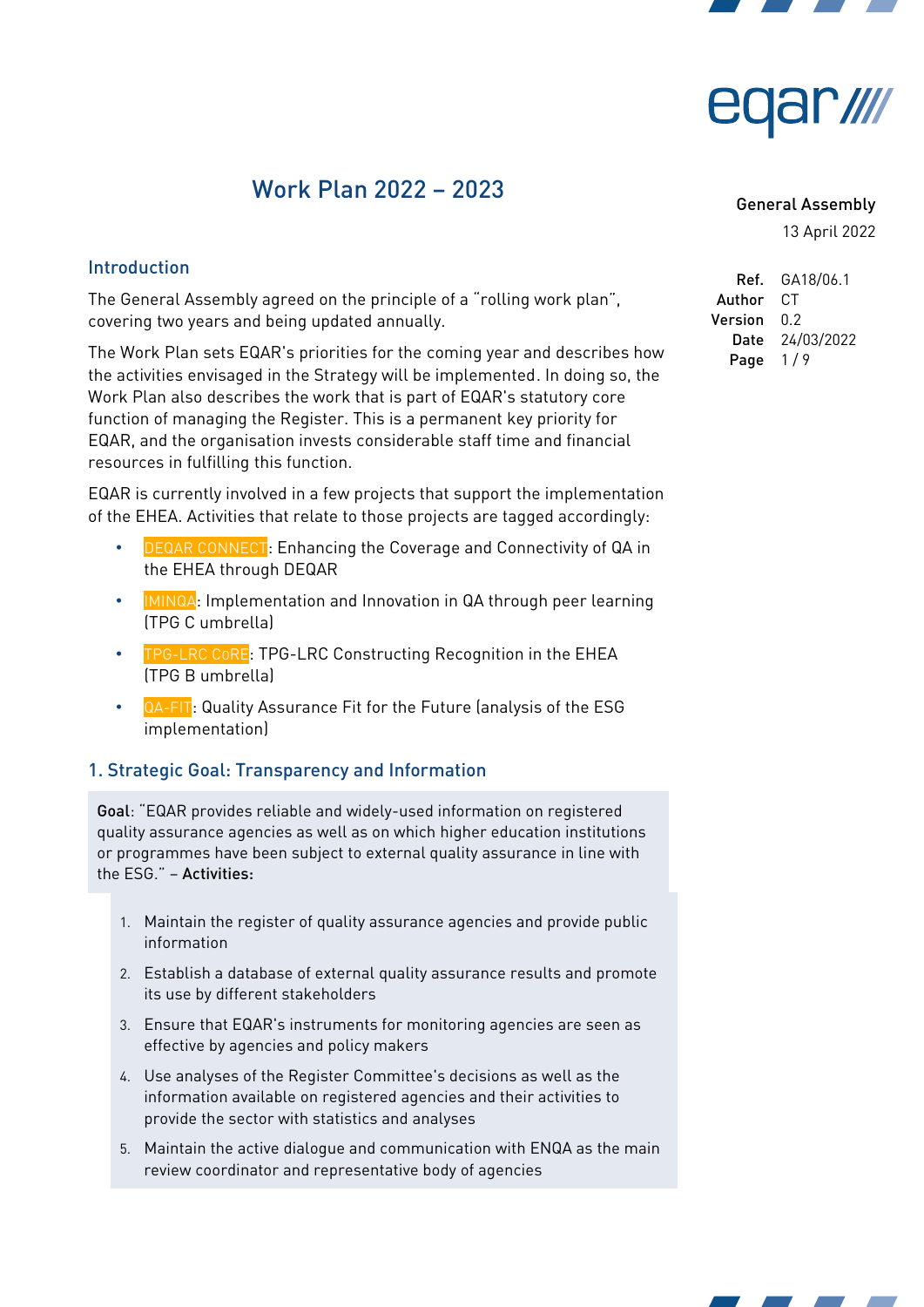

| edar <i>illi</i> |  |  |
|------------------|--|--|
|------------------|--|--|

┑

┱

|                                                                                                                                                                                                                                                | 1.1 Managing the Register of Quality Assurance Agencies                                                                                                                                 | 1, 3, 5 |  |  |  |
|------------------------------------------------------------------------------------------------------------------------------------------------------------------------------------------------------------------------------------------------|-----------------------------------------------------------------------------------------------------------------------------------------------------------------------------------------|---------|--|--|--|
| (a) Regular tasks                                                                                                                                                                                                                              |                                                                                                                                                                                         |         |  |  |  |
|                                                                                                                                                                                                                                                | Handle applications for inclusion and renewal of registration; these<br>are EQAR's primary way of ensuring that registered agencies<br>comply substantially with the ESG.               |         |  |  |  |
|                                                                                                                                                                                                                                                | Maintain active communication with ENQA as the organisation<br>coordinating the vast majority of agency reviews against the ESG,<br>including regular working and official meetings.    |         |  |  |  |
| $\bullet$                                                                                                                                                                                                                                      | Consider Substantive Change Reports by registered agencies re.<br>their organisational structure, quality assurance activities and<br>methodologies, and decide on action as necessary. |         |  |  |  |
| $\bullet$                                                                                                                                                                                                                                      | Consider any Third-Party Complaints re. registered agencies' ESG<br>compliance in accordance with the Complaints Policy.                                                                |         |  |  |  |
|                                                                                                                                                                                                                                                | Consider any appeals or complaints against decisions of the<br>Register Committee.                                                                                                      |         |  |  |  |
| Survey registered agencies for feedback after each application and<br>decision, review responses for immediate issues on a rolling basis<br>and carry out a comprehensive reqular review every two years,<br>leading to a brief public report. |                                                                                                                                                                                         |         |  |  |  |
|                                                                                                                                                                                                                                                | Applications for renewal of registration                                                                                                                                                |         |  |  |  |
|                                                                                                                                                                                                                                                | - review done, being considered (as of 12/3/2022)                                                                                                                                       | 3       |  |  |  |
|                                                                                                                                                                                                                                                | - review ongoing, report expected during 2022                                                                                                                                           | 10      |  |  |  |
|                                                                                                                                                                                                                                                | - review ongoing, report expected during 2023                                                                                                                                           | 11      |  |  |  |
|                                                                                                                                                                                                                                                | Initial applications for registration                                                                                                                                                   |         |  |  |  |
| - review done, being considered (as of 12/3/2022)<br>$\overline{2}$                                                                                                                                                                            |                                                                                                                                                                                         |         |  |  |  |
| - review ongoing, report expected during 2022<br>6                                                                                                                                                                                             |                                                                                                                                                                                         |         |  |  |  |
|                                                                                                                                                                                                                                                | - review ongoing, report expected during 2023                                                                                                                                           | 2       |  |  |  |
| (b) Improvements of the application process                                                                                                                                                                                                    |                                                                                                                                                                                         |         |  |  |  |
| Prepare and implement revisions to the Procedures for<br>Applications, incl. adjustments of the Guide for Agencies.                                                                                                                            |                                                                                                                                                                                         |         |  |  |  |
|                                                                                                                                                                                                                                                | Prepare and implement amendments to the Appeals Procedure.                                                                                                                              |         |  |  |  |
| (c) Enhance communication with review coordinators & training of reviewers                                                                                                                                                                     |                                                                                                                                                                                         |         |  |  |  |
|                                                                                                                                                                                                                                                | Monitor closely the quality of reports from reviews coordinated by<br>other organisations, and review the Policy on External Review<br>Coordinators and Panels if needed.               |         |  |  |  |
|                                                                                                                                                                                                                                                | Consider how to develop arrangements for training, briefing and<br>debriefing of panels (by coordinators or EQAR) in order to enhance                                                   |         |  |  |  |
|                                                                                                                                                                                                                                                |                                                                                                                                                                                         |         |  |  |  |

General Assembly

| Ref. .  | GA18/06.1  |
|---------|------------|
|         |            |
| Author  | C.T        |
| Version | በ 2        |
| Date    | 24/03/2022 |
| Page    | 2/9        |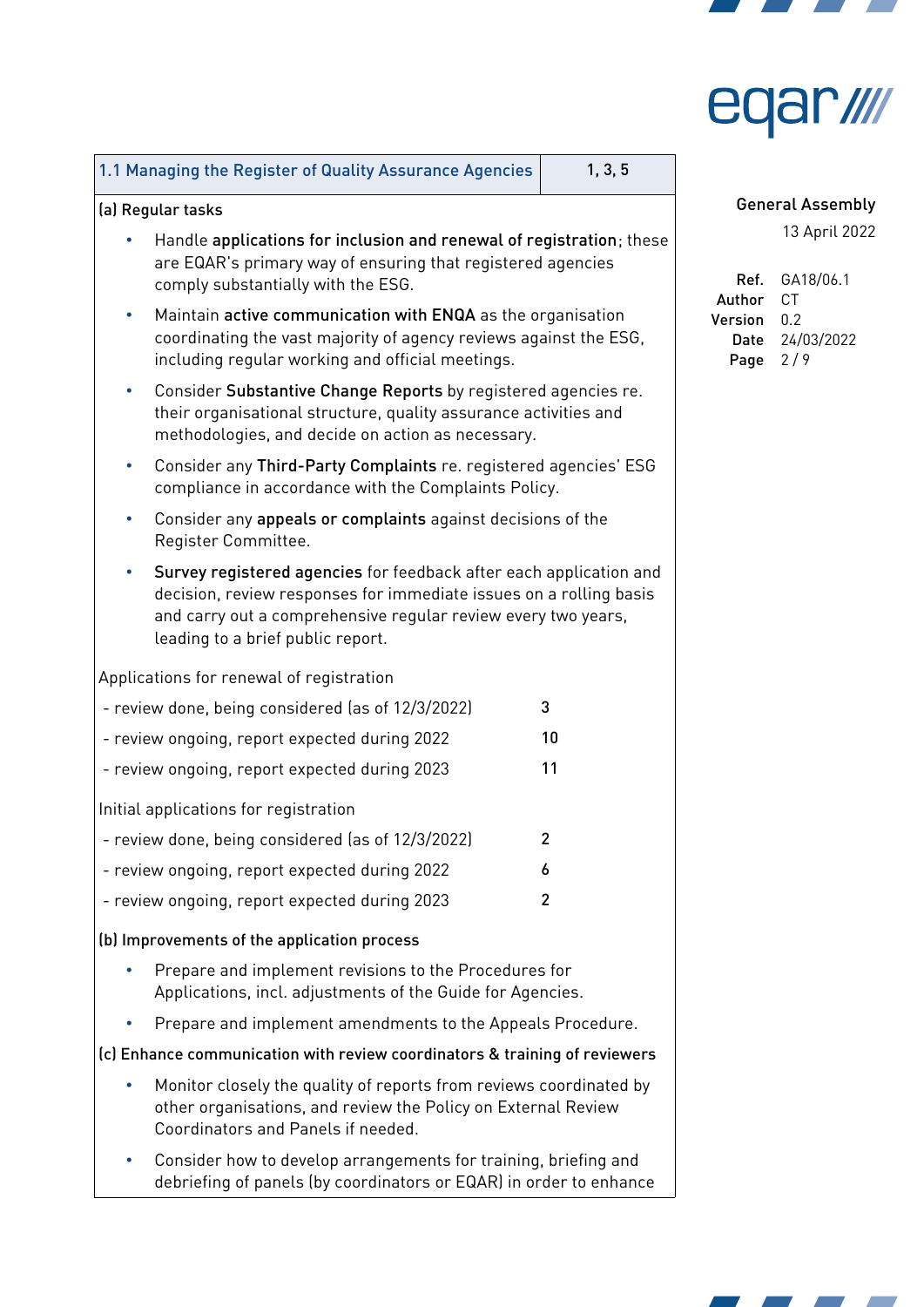

# ar*ılır*

| understanding and reflection of EQAR expectations in reviews.                                                         |  |
|-----------------------------------------------------------------------------------------------------------------------|--|
| (d) Targeted reviews                                                                                                  |  |
| Analyse the first experiences with the new targeted reviews<br>approach once the first five cases have been completed |  |
| Responsible   Register Committee, President, Secretariat, Appeals                                                     |  |

| <b>ITESPOITSINTS</b> | Register Committee, Fresident, Secretariat, Appeats<br>Committee                                                   |
|----------------------|--------------------------------------------------------------------------------------------------------------------|
| Timing               | Register Committee meetings 3 times/year in situ, up to 3<br>additional ad-hoc online meetings in between          |
|                      | (a) ongoing; monthly EQAR-ENQA working meetings and<br>annual official meetings; next comprehensive review in 2022 |
|                      | (b) draft amendments presented to GA 2022, finalised and<br>implemented subsequently                               |
|                      | (c) review coordinator policy after three reviews by other<br>coordinators than ENQA since adoption of the policy  |
|                      | (d) approximately $2^{nd}$ half of 2023                                                                            |

#### General Assembly

13 April 2022

| Ref. .  | GA18/06.1  |
|---------|------------|
| Author  | C.T        |
| Version | በ 2        |
| Date    | 24/03/2022 |
| Page    | 3/9        |

#### 1.2 Database of External Quality Assurance Results (DEQAR) | 2

EQAR maintains the Database of External Quality Assurance Results (DEQAR). In addition to ongoing technical and data maintenance, the priority tasks for the current period are:

- (a) Monitor continuous updating and follow up whether reports are promptly fed into DEQAR, implement a suitable automatic reminder mechanism.
- (b) Expand coverage of DEQAR through support to registered agencies in feeding their reports into DEQAR, address remaining agencies individually/bilaterally.
- (c) Strengthen the connection with ETER/OrgReg and implement a fully automatised update/synchronisation of institution data.
- (d) Review the presentation of information with regard to different user groups (e.g. additional filters, defining user pathways, information presented tailored for different users and their questions)

| Responsible | Secretariat                                             |
|-------------|---------------------------------------------------------|
| Timing      | (a) reminder mechanism by mid-2022                      |
|             | (b)<br>regular                                          |
|             | $(c)$ implement by the end of 2022                      |
|             | (d) decide on changes by end of 2022, implement in 2023 |

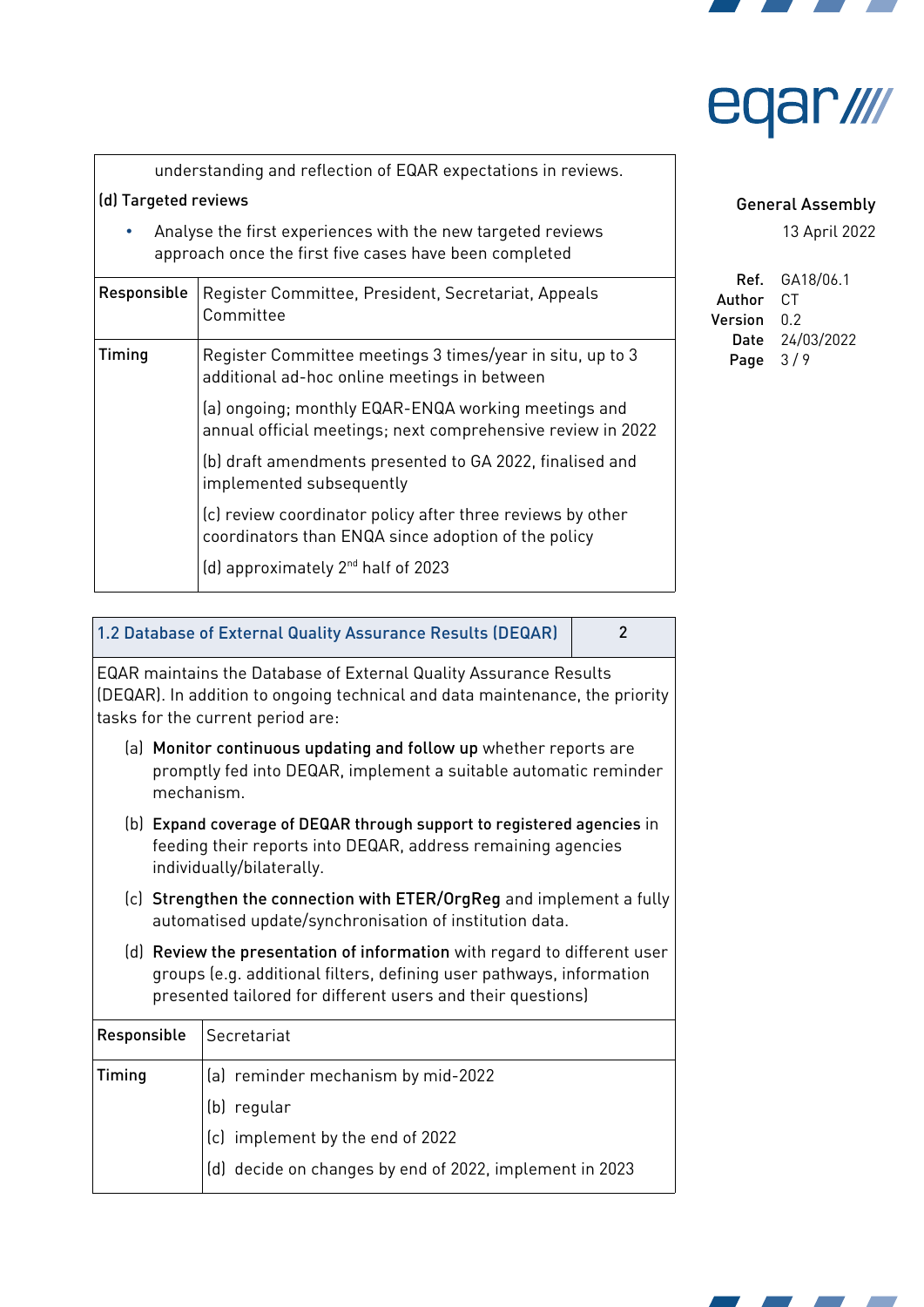

# eqar ///

|             |        |     | 1.3 Analysis on ESG and EHEA Key Commitment                                                                                                                                                                                                                            | 4,6 |                                           |                                 |
|-------------|--------|-----|------------------------------------------------------------------------------------------------------------------------------------------------------------------------------------------------------------------------------------------------------------------------|-----|-------------------------------------------|---------------------------------|
|             |        |     | EQAR makes active use of the Register Committee decisions on registered<br>agencies, information from DEQAR and information on national QA systems<br>to analyse important trends and developments in external QA.                                                     |     |                                           | <b>General A</b><br>13A         |
|             |        |     | (a) Produce an annual Policy Brief that presents, maps and analyses the<br>EQA activities of registered agencies and the development of<br>external QA in the EHEA in line with the key commitment (also<br>serves as preparatory analysis for the <b>IMINQA PLA</b> ) |     | Ref.<br>Author<br>Version<br>Date<br>Page | GA1<br>CT<br>0.2<br>24/0<br>4/9 |
|             |        |     | (b) Organise a Peer-Learning Activity (PLA) on aligning legal<br>frameworks with the ESG MINQA                                                                                                                                                                         |     |                                           |                                 |
|             |        |     | (c) Provide easily readable information and statistics, incl.<br>visuals/charts, on ESG compliance on EQAR's website.                                                                                                                                                  |     |                                           |                                 |
|             |        |     | (d) Monitor developments in external QA at system level across the<br>EHEA and maintain the knowledge base of national/regional<br>frameworks for external quality assurance; contact all EHEA<br>governments annually to systematically review the information.       |     |                                           |                                 |
|             |        |     | (e) Review and assure that the descriptors of the levels of fulfilment<br>the EHEA commitments are meaningful and clear                                                                                                                                                |     |                                           |                                 |
|             |        |     | (f) Publish information on how the knowledge base is updated and<br>how countries are classified on maps and tables                                                                                                                                                    |     |                                           |                                 |
|             | QA-FIT |     | (g) Carry out a survey of national ministries on the ESG implementation                                                                                                                                                                                                |     |                                           |                                 |
|             |        |     | (h) Update and extend the analysis of findings from the Register<br>Committee's decisions since the adoption of the ESG 2015.                                                                                                                                          |     |                                           |                                 |
| (i)         |        |     | Organise a focus group of national ministries QA-FIT                                                                                                                                                                                                                   |     |                                           |                                 |
| (j)         |        |     | Organise a QA-FIT webinar and final policy event                                                                                                                                                                                                                       |     |                                           |                                 |
| Responsible |        |     | Secretariat                                                                                                                                                                                                                                                            |     |                                           |                                 |
| Timing      |        | (a) | annual, presented in Q2 each year                                                                                                                                                                                                                                      |     |                                           |                                 |
|             |        | (b) | September 2022 IMINQA                                                                                                                                                                                                                                                  |     |                                           |                                 |
|             |        | (c) | additional features implemented by autumn 2022                                                                                                                                                                                                                         |     |                                           |                                 |
|             |        | (d) | continuously, systematic annual update in Q2                                                                                                                                                                                                                           |     |                                           |                                 |
|             |        | (e) | second quarter 2022                                                                                                                                                                                                                                                    |     |                                           |                                 |
|             |        | (f) | third quarter 2022                                                                                                                                                                                                                                                     |     |                                           |                                 |
|             |        | (q) | survey in 4 <sup>th</sup> quarter 2022, results by May 2023 QA-FIT                                                                                                                                                                                                     |     |                                           |                                 |
|             |        | (h) | next update in summer 2023                                                                                                                                                                                                                                             |     |                                           |                                 |
|             |        | (i) | Oct/Nov 2023 QA-FIT                                                                                                                                                                                                                                                    |     |                                           |                                 |
|             |        | (j) | first half of 2024 QA-FIT                                                                                                                                                                                                                                              |     |                                           |                                 |

**Assembly** 

13 April 2022

 $8/06.1$ 03/2022

7 **Contract Contract Contract Contract Contract Street**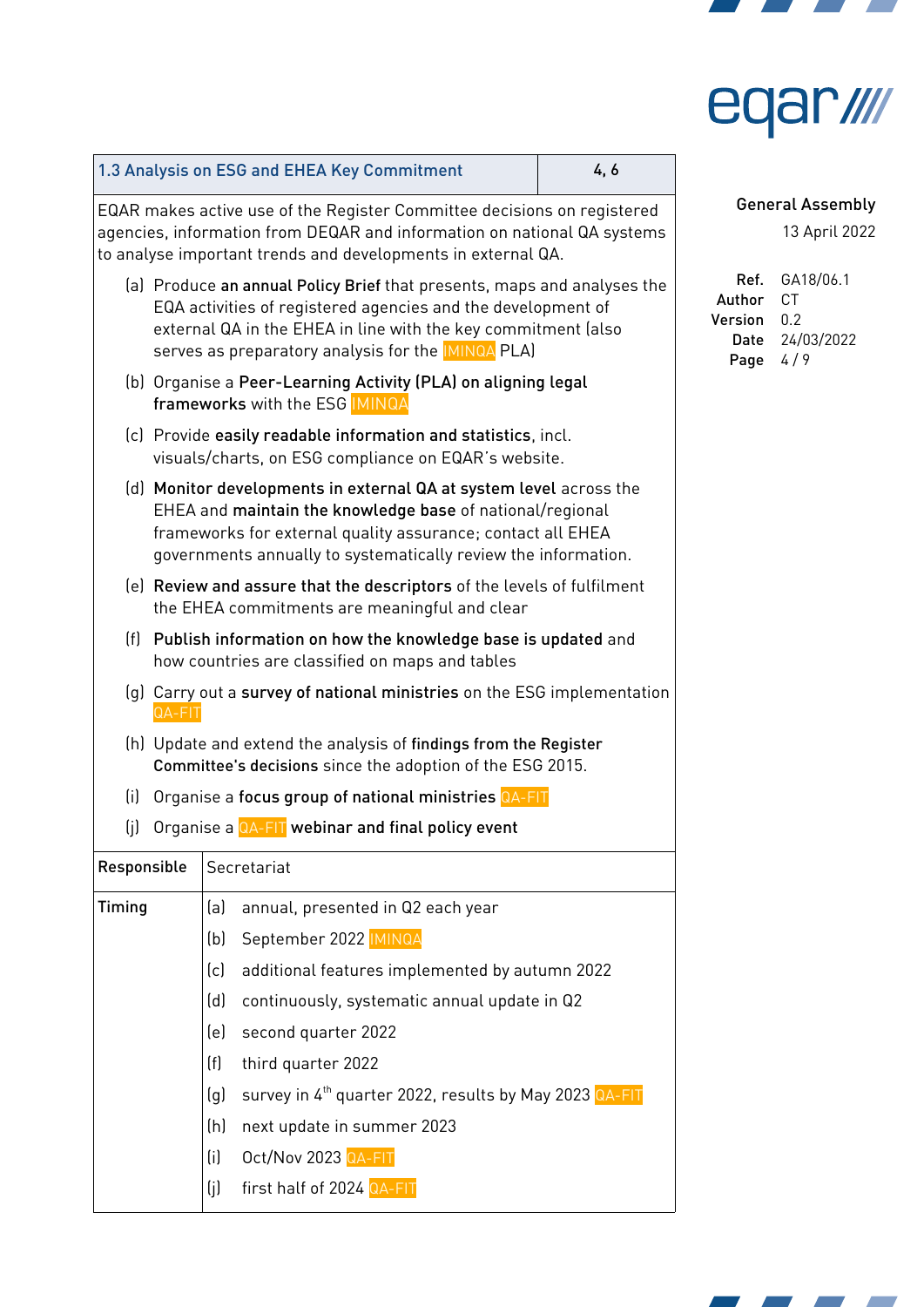



## 2. Strategic Goal: International Trust and Recognition

Goal: "EQAR-registered agencies and their QA results are recognised across the EHEA. On that basis, qualifications that were subject to external quality assurance by registered agencies (whether at institutional or programme level) are recognised and, in line with national requirements, higher education institutions are allowed to work with a suitable registered agency to fulfil their formal external quality assurance obligations." - Activities:

- 6. Maintain the public knowledge base on legal frameworks for external QA and cross-border recognition, including the use of the European Approach for QA of Joint Programmes
- 7. Encourage EHEA governments to use EQAR registration as a basis to recognise external QA results and reduce duplication of efforts
- 8. Maintain the information exchange with the ENIC-NARIC networks to promote the role of external QA and EQAR to support (automatic) recognition of qualifications
- 9. Contribute to the EHEA working structure where relevant and appropriate in light of EQAR's specific role
- 10. Reach out to the remaining EHEA countries to identify the reasons for not becoming governmental members and encourage them to join EQAR

|                                                                                                                                                                      | 2.1 Feed Expertise into European Policy Development                                                                                                                                                                                                                                                                                                                                                                      | 9,7 |  |  |
|----------------------------------------------------------------------------------------------------------------------------------------------------------------------|--------------------------------------------------------------------------------------------------------------------------------------------------------------------------------------------------------------------------------------------------------------------------------------------------------------------------------------------------------------------------------------------------------------------------|-----|--|--|
|                                                                                                                                                                      | EQAR makes available its expertise on external quality assurance to<br>interested policy makers, stakeholders or researchers. To that end EQAR<br>contributes to the European Higher Education Area (EHEA) working<br>structures as well as other relevant European policy developments:                                                                                                                                 |     |  |  |
| a) Contribute to the EHEA 2021-2024 work plan in relation to quality<br>assurance and automatic recognition as part of the BFUG and the<br>following working groups: |                                                                                                                                                                                                                                                                                                                                                                                                                          |     |  |  |
| WG 1 on Monitoring the Implementation<br>$\circ$                                                                                                                     |                                                                                                                                                                                                                                                                                                                                                                                                                          |     |  |  |
| TPG B on Recognition TPG-LRC CoRE<br>$\circ$                                                                                                                         |                                                                                                                                                                                                                                                                                                                                                                                                                          |     |  |  |
| TPG C on Quality Assurance IMINQA<br>$\circ$                                                                                                                         |                                                                                                                                                                                                                                                                                                                                                                                                                          |     |  |  |
| Task Force on Enhancing Knowledge Sharing in the EHEA<br>$\circ$                                                                                                     |                                                                                                                                                                                                                                                                                                                                                                                                                          |     |  |  |
| b)                                                                                                                                                                   | Feed expertise into the European Union discussions and initiatives<br>related to quality assurance (e.g. the proposal of a European Degree<br>label, the possible European Approach for QA of European University<br>alliances, possible revision of the EU Recommendation on Quality<br>Assurance, the European Higher Education Sector Observatory),<br>amongst others through the EEA Higher Education Working Group. |     |  |  |
| Responsible<br><b>President and Secretariat</b>                                                                                                                      |                                                                                                                                                                                                                                                                                                                                                                                                                          |     |  |  |

#### General Assembly

| Ref. .  | GA18/06.1  |
|---------|------------|
| Author  | C.T        |
| Version | በ 2        |
| Date    | 24/03/2022 |
| Page    | 5/9        |

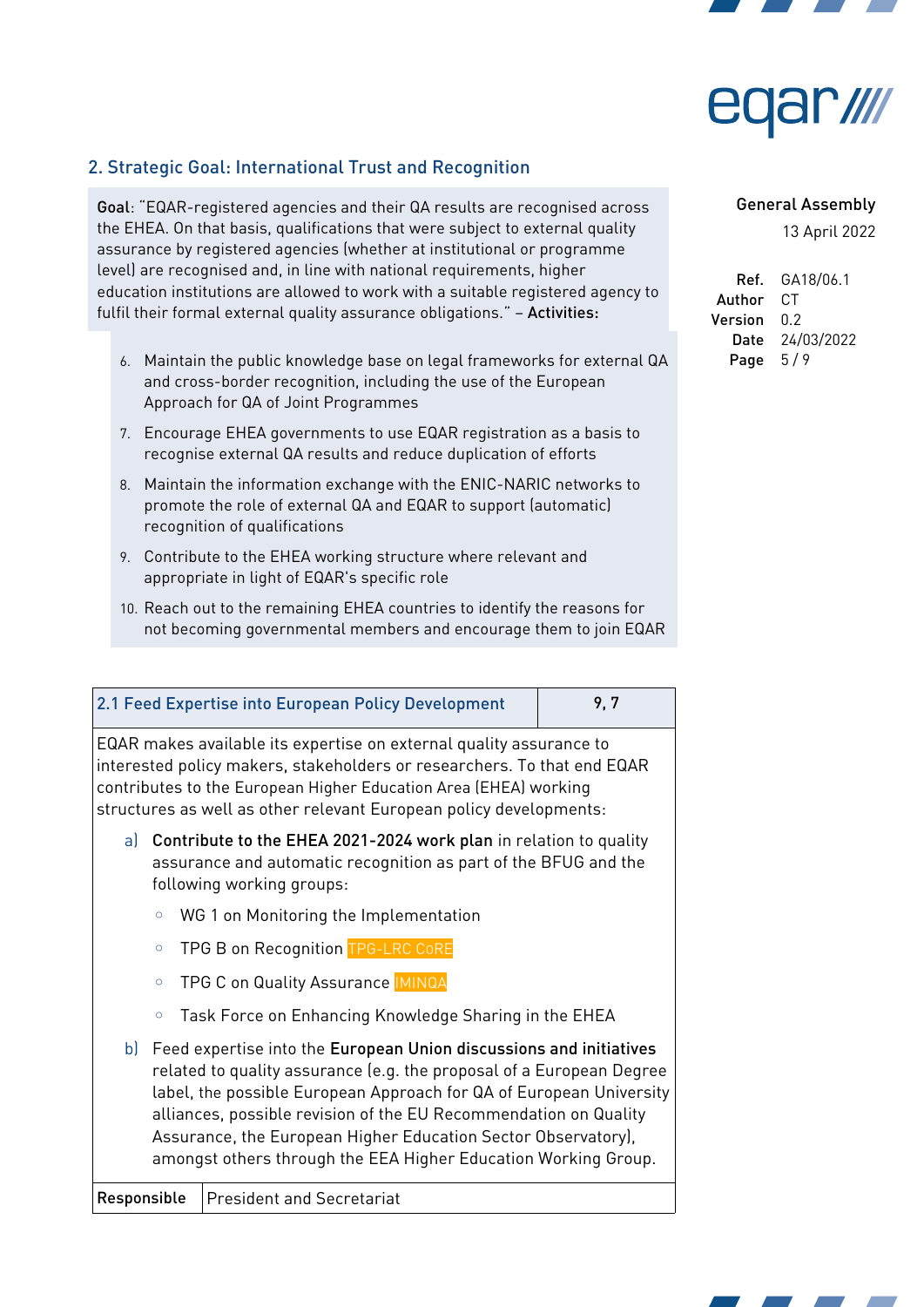

|  | edar //// |  |
|--|-----------|--|
|--|-----------|--|

| Timing | al           | ongoing, aligned with external groups' schedules |
|--------|--------------|--------------------------------------------------|
|        | $\mathsf{b}$ | depending on external activities/consultations   |

| $\overline{2}$<br>2.2 DEQAR - Enhance Connectivity and Visibility                                                                                                                                                      |                                                                                                                                                                                                |                                                                                                                           |  |
|------------------------------------------------------------------------------------------------------------------------------------------------------------------------------------------------------------------------|------------------------------------------------------------------------------------------------------------------------------------------------------------------------------------------------|---------------------------------------------------------------------------------------------------------------------------|--|
| EQAR will continue to enhance DEQAR's connectivity by exploiting existing<br>synergies and exploring new opportunities to use DEQAR data directly in<br>the recognition workflow, digital credentialing and elsewhere: |                                                                                                                                                                                                |                                                                                                                           |  |
|                                                                                                                                                                                                                        | a) Support and facilitate the integration of DEQAR data in recognition<br>workflows: hands-on workshop for selected ENIC-NARICs and<br>individual follow-up support DEQAR CONNECT TPG-LRC CORE |                                                                                                                           |  |
| Support the uptake of the interface to Europass Digital Credentials<br>b)<br><b>DEQAR CONNECT</b>                                                                                                                      |                                                                                                                                                                                                |                                                                                                                           |  |
| c) Support the use of digitally-signed DEQAR data (presented as<br>Verifiable Credentials) in the EBSI Diplomas Use Case and explore<br>further use cases DEQAR CONNECT                                                |                                                                                                                                                                                                |                                                                                                                           |  |
| Contribute to the European Tertiary Education Register (ETER)<br>d)<br>Advisory Board to strengthen cooperation and links                                                                                              |                                                                                                                                                                                                |                                                                                                                           |  |
| Reach out to information portals for potential students and explore<br>e)<br>how DEQAR data could be linked or integrated                                                                                              |                                                                                                                                                                                                |                                                                                                                           |  |
| Responsible<br>Secretariat                                                                                                                                                                                             |                                                                                                                                                                                                |                                                                                                                           |  |
| Timing                                                                                                                                                                                                                 |                                                                                                                                                                                                | a)<br>workshop in May 2022, ongoing support afterwards<br>b)<br>webinar before May 2022<br>c)<br>ongoing<br>d)<br>ongoing |  |
|                                                                                                                                                                                                                        |                                                                                                                                                                                                | e)<br>identify portals of interest during 2022                                                                            |  |

| 2.3 Cross-Border Quality Assurance |  |
|------------------------------------|--|
|------------------------------------|--|

EQAR promotes the EHEA ministerial commitment to enable cross-border external QA and allow higher education institutions to work with a suitable EQAR-registered agency. EQAR will feed the knowledge and insight from its monitoring into policy discussions and relevant seminars and conferences.

- a) Monitor national legal frameworks for the recognition of crossborder external QA activity.
- b) Monitor the extent to which countries have enabled use of the European Approach for QA of Joint Programmes.

#### General Assembly

| Ref. .  | GA18/06.1  |
|---------|------------|
| Author  | СT         |
| Version | በ 2        |
| Date    | 24/03/2022 |
| Page    | 619        |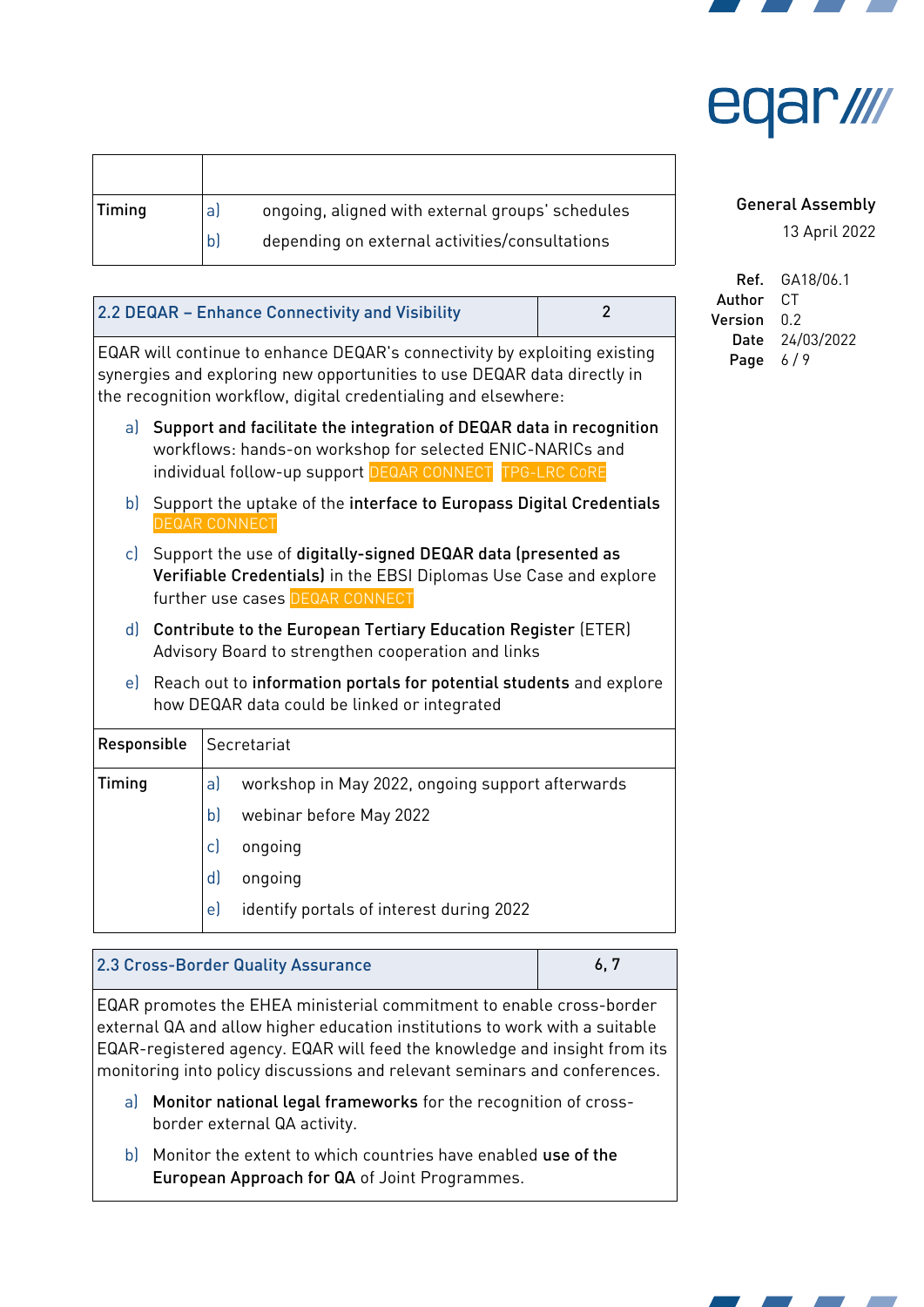



|             | c) Maintain a specific page on its website with information on the<br>European Approach, in particular with examples of using the<br>European Approach. |                                        |  |
|-------------|---------------------------------------------------------------------------------------------------------------------------------------------------------|----------------------------------------|--|
| d)          | Produce policy briefs on cross-border QA and the European<br>Approach drawing on data from DEQAR and ETER DEQAR CONNECT                                 |                                        |  |
| e)          | Organise Peer-learning activity (PLA) on cross-border QA and<br>produce a preparatory analysis <b>IMINQA</b>                                            |                                        |  |
| f           | Organise a PLA on the European Approach and produce a<br>preparatory analysis IMINQA                                                                    |                                        |  |
| Responsible |                                                                                                                                                         | Secretariat                            |  |
| Timing      |                                                                                                                                                         | a)<br>ongoing                          |  |
|             |                                                                                                                                                         | b)<br>ongoing                          |  |
|             |                                                                                                                                                         | c)<br>ongoing                          |  |
|             |                                                                                                                                                         | by end of May 2022 DEQAR CONNECT<br>d) |  |
|             |                                                                                                                                                         | by March 2023 MINQA<br>e)              |  |
|             |                                                                                                                                                         | f<br>by September 2023 IMINQA          |  |

General Assembly

| Ref.    | GA18/06.1  |
|---------|------------|
| Author  | C.T        |
| Version | በ 2        |
| Date    | 24/03/2022 |
| Page    | 7/9        |

| 2.4 Micro-credentials and alternative providers<br>2 |                                                                                                                                                                                                                      |  |  |
|------------------------------------------------------|----------------------------------------------------------------------------------------------------------------------------------------------------------------------------------------------------------------------|--|--|
|                                                      | The quality assurance of micro-credentials and especially of alternative<br>providers is discussed widely in the EHEA. EQAR will follow up the<br>recommendations from the MICROBOL project and the EU consultation: |  |  |
|                                                      | a) Create a new category for "alternative providers" in DEQAR in<br>order to allow agencies to upload respective reports IMINQA                                                                                      |  |  |
| b                                                    | Develop a <b>data standard</b> for digital information on micro-credentials<br><b>IMINQA</b>                                                                                                                         |  |  |
| c)                                                   | Assess the feasibility of a quality label for micro-credentials based<br>on QA aligned with the ESG IMINQA                                                                                                           |  |  |
| Responsible<br>Secretariat                           |                                                                                                                                                                                                                      |  |  |
| Timing                                               | in progress, roll out necessary changes in 2023<br>a)                                                                                                                                                                |  |  |
|                                                      | b)<br>by March 2024                                                                                                                                                                                                  |  |  |
|                                                      | c)<br>by September 2024                                                                                                                                                                                              |  |  |

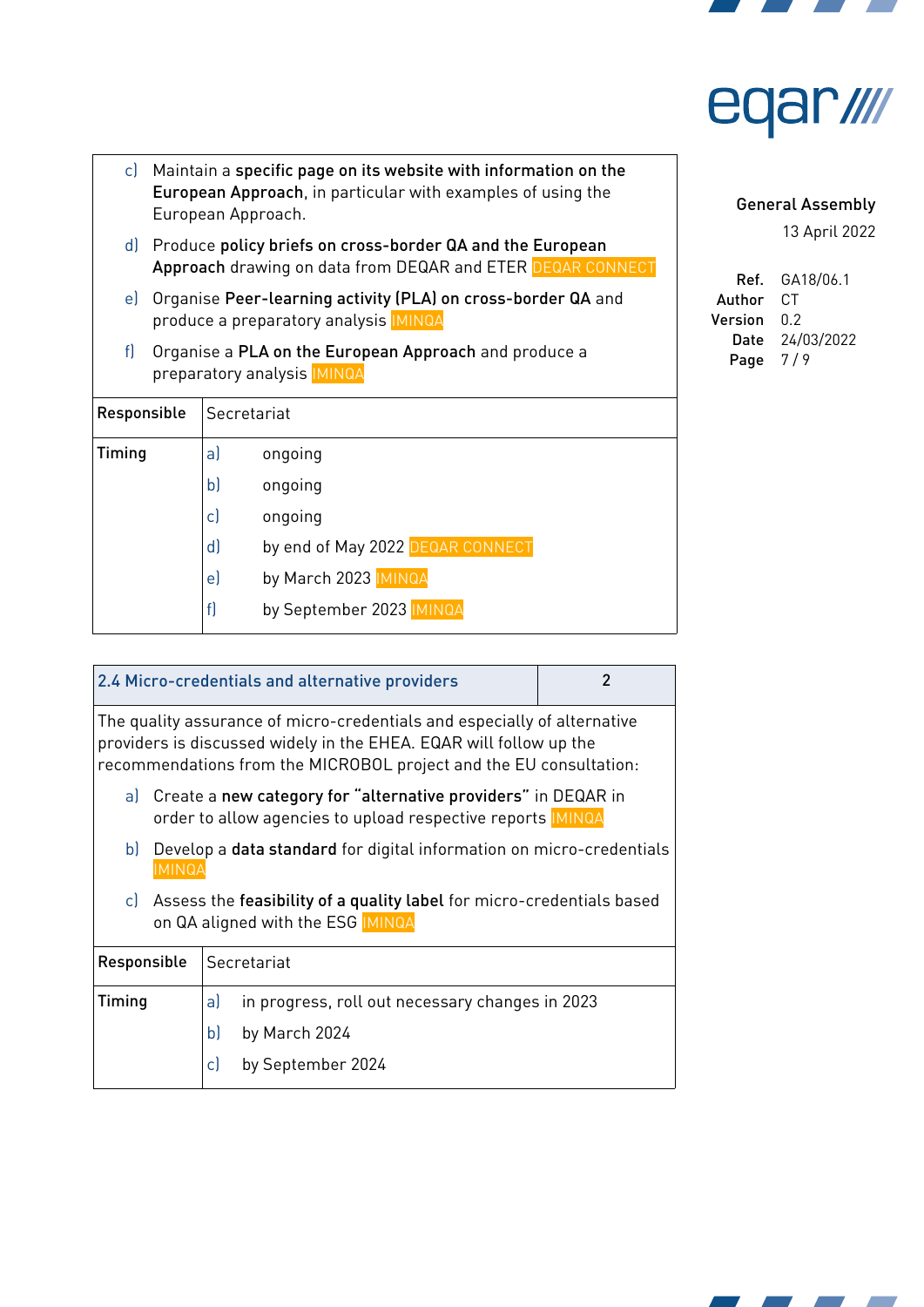



## 3. Transversal

| 3.1 General Assembly & Members' Dialogue                                                                                                                                                                                                                                  |  |
|---------------------------------------------------------------------------------------------------------------------------------------------------------------------------------------------------------------------------------------------------------------------------|--|
| EQAR organises annually a General Assembly (GA) and a Members'<br>Dialoque (MD). These events allows EQAR members – governments and<br>$ \mathsf{European}\;$ stakeholder organisations – to discuss policy developments in<br>the EHEA and EQAR's strategic development. |  |

The Members' Dialogue 2022 will focus on current policy developments in the EHEA and the future strategy of EQAR.

| Responsible | Secretariat                                        |
|-------------|----------------------------------------------------|
| Timing      | $ GA$ annually in the 2 <sup>nd</sup> quarter      |
|             | $\vert$ MD annually in the 4 <sup>th</sup> quarter |

#### 3.2 Strategy & Review

The Executive Board meets 3-4 times annually to oversee the implementation of EQAR's Strategy and Work Plan.

Based on the external evaluation, the current Strategy – valid until 2023 – will be reviewed.

| Responsible | All EQAR bodies involved |                                    |
|-------------|--------------------------|------------------------------------|
| Timing      | once per quarter         | EB meetings                        |
|             | summer 2022              | strategy review discussion RC & EB |
|             | autumn 2022              | first draft, discussion at MD      |
|             | spring 2023              | adoption by GA                     |

#### 3.3 Communication

EQAR's ongoing communication activities include:

- Maintenance of the EQAR website and regular news items
- Preparation of the EQAR newsletters
- Social media presence on LinkedIn, Twitter and Facebook
- Attending to inquiries from the public

| Responsible Secretariat |                                         |
|-------------------------|-----------------------------------------|
| Timing                  | ongoing, ca. 4 - 5 newsletters per year |

#### General Assembly

| Ref. .  | GA18/06.1  |
|---------|------------|
| Author  | C.T        |
| Version | በ 2        |
| Date    | 24/03/2022 |
| Page    | 8/9        |